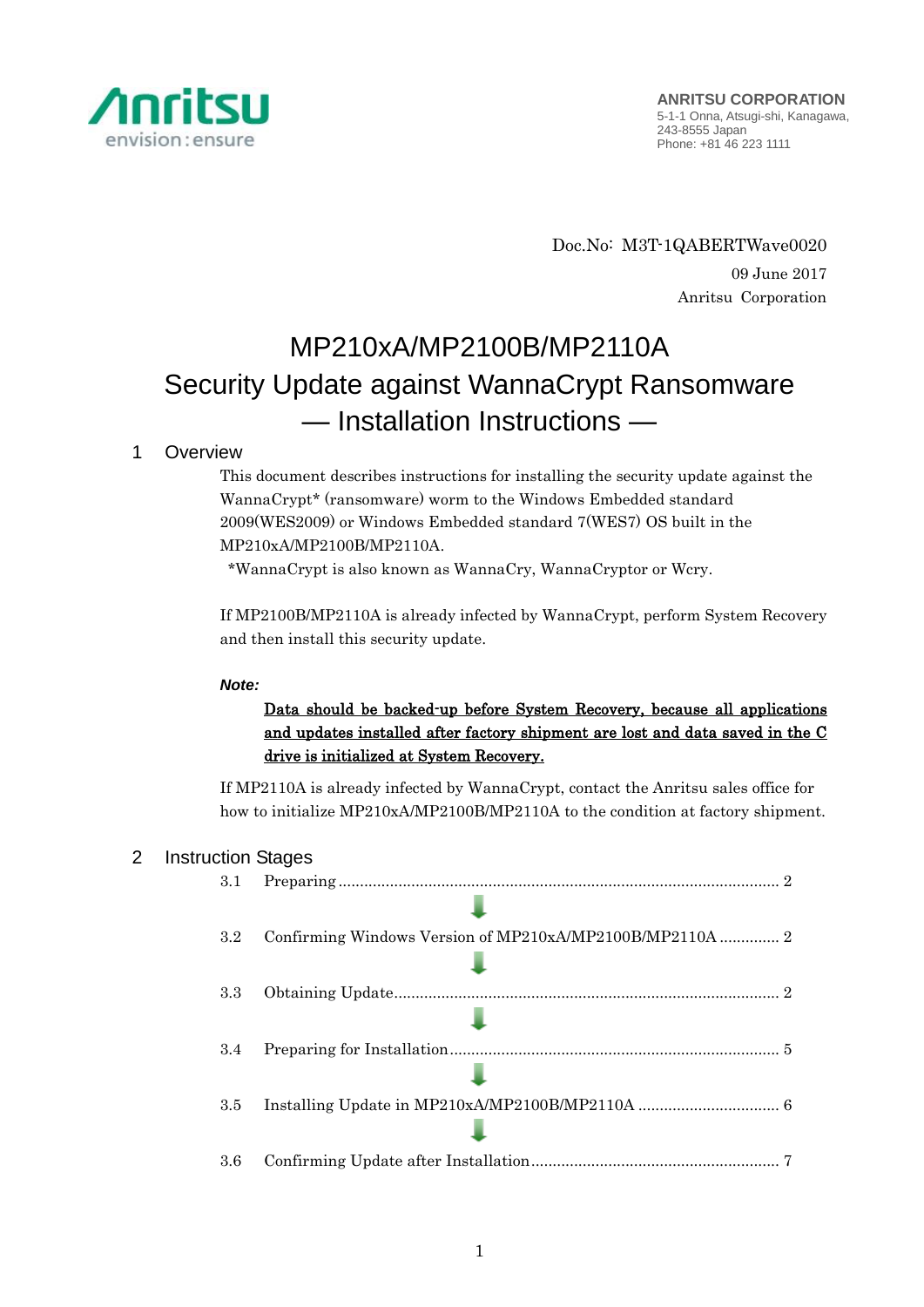# <span id="page-1-3"></span><span id="page-1-0"></span>3 Instructions

# 3.1 Preparing

1. Equipment needed for installation

The following equipment is needed for installing the update.

- •Internet-connected PC
- USB flash memory that can be mounted on both

MP210xA/MP2100B/MP2110A and PC desktops.

The USB flash memory must not have any security management function.

- •Mouse and keyboard for operating MP210xA/MP2100B/MP2110A.
- •External monitor for MP2110A.

#### *Note:*

## Scan and confirm that the PC and USB flash memory are not infected by any malware.

2. Backing-up important files

We recommend creating a backup of important data\* to external storage such as USB flash memory to guard against data loss problems when installing the update.

\* Waveform data, analysis results, configuration files, and other important files.

#### *Note:*

# Anritsu will not be held liable for loss of data on the storage device in MP210xA/MP2100B/MP2110A.

- <span id="page-1-1"></span>3.2 Confirming Windows Version of MP210xA/MP2100B/MP2110A Confirm the build version of the Windows OS in the MP210xA/MP2100B/MP2110A.
	- MP210xA/MP2100B Windows Embedded Standard 2009 (WES2009)
	- MP2110A Windows Embedded Standard 7 (WES7 – 64-bit)

## <span id="page-1-2"></span>3.3 Obtaining Update

Download the correct update from Microsoft's homepage. Use an Internet-connected PC to download the update.

This section describes the PC operation for downloading.

*Note:*

# DO NOT connect the MP210xA/MP2100B/MP2110A directly to the Internet to download the update.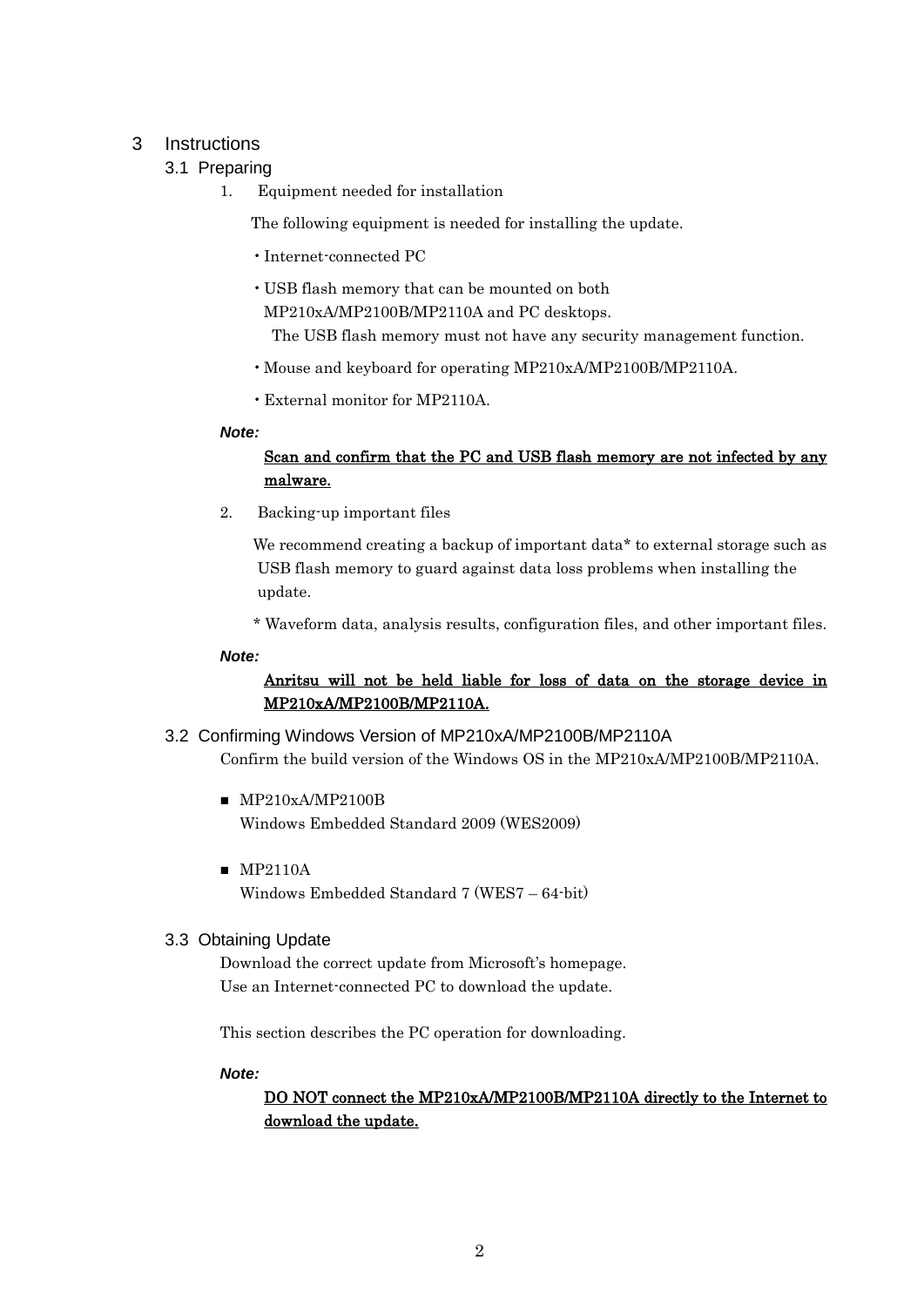- Windows Embedded Standard 2009 (WES2009)
- 1. Access the following page and download the update for WES2009 against WannaCrypt.

<http://www.catalog.update.microsoft.com/Home.aspx>

Input KB4012598 in the following box and click "Search".



2. At the displayed catalog page, click "Download" for "Security Update for WES09 and POSReady 2009 (KB4012598) Windows XP Embedded".

| Microsoft Update Catalog                                                      |                                                              |                            |              | KB4012598 |        | x Search        |
|-------------------------------------------------------------------------------|--------------------------------------------------------------|----------------------------|--------------|-----------|--------|-----------------|
| FAQ <sup>1</sup> help                                                         |                                                              |                            |              |           |        |                 |
| Search results for "KB4012598"                                                |                                                              |                            |              |           |        |                 |
| Updates: 1 - 13 of 13 (page 1 of 1)                                           |                                                              |                            |              |           |        | Previous   Next |
| Title                                                                         | Products                                                     | Classification             | Last Updated | Version   | Size   |                 |
| Security Update for Windows 8 (KB4012598)                                     | Windows 8                                                    | Security Updates 5/13/2017 |              | n/s       | 872 KB | Download        |
| Security Update for Windows XP SP3 (KB4012598)                                | Windows XP                                                   | Security Updates 5/13/2017 |              | n/a       | 665 KB | Download        |
| Security Update for Windows Vista (KB4012598)                                 | Windows Vista                                                | Security Updates 3/12/2017 |              | n/a       | 1.2 MB | Download        |
| Security Update for Windows Server 2008 (K84012598)                           | Windows Server 2008                                          | Security Updates 3/12/2017 |              | n/s       | 1.2 MB | Download        |
| Security Update for Windows Server 2003 for x64-based Systems (KB4012598).    | Windows Server 2003. Windows Server 2003. Datacenter Edition | Security Updates 5/13/2017 |              | n/a       | 951 KB | Download        |
| Security Update for Windows 8 for x64-based Systems (KB4012598)               | Windows 8                                                    | Security Updates 5/13/2017 |              | n/a       | 984 KB | Download        |
| Security Update for Windows XP SP3 for XPe (KB4012598)                        | Windows XP Embedded                                          | Security Updates 5/13/2017 |              | n/a       | 665 KB | Download        |
| Security Update for Windows Server 2003 (KB4012598)                           | Windows Server 2003 Windows Server 2003. Datacenter Edition  | Security Updates 5/13/2017 |              | n/a       | 682 KB | Download        |
| Security Update for Windows XP SP2 for x64-based Systems (KB4012598)          | Windows XP x64 Edition                                       | Security Updates 5/13/2017 |              | n/a       | 951 KB | Download        |
| Security Update for Windows Vista for x64-based Systems (K84012598)           | Windows Vista                                                | Security Updates 3/12/2017 |              | n/a       | 1.3 MB | Download        |
| Security Update for Windows Server 2008 for Itanium-based Systems (KB4012598) | Windows Server 2008                                          | Security Updates 3/12/2017 |              | n/s       | 1.2 MB | Download        |
| Security Update for Windows Server 2008 for x64-based Systems (KB4012598)     | Windows Server 2008                                          | Security Updates 3/12/2017 |              | n/a       | 1.3 MB | Download        |
| Security Update for WES09 and POSReady 2009 (K84012598)                       | Windows XP Embedded                                          | Security Updates 3/12/2017 |              | n/a       | 665 KB | Download        |

3. At the Download screen, click the file name and save the file to the PC. Copy the file to USB flash memory.

| Download                                                                                     |  |
|----------------------------------------------------------------------------------------------|--|
| <b>Download Updates</b>                                                                      |  |
| Security Update for WES09 and POSReady 2009 (KB4012598)                                      |  |
| English<br>windowsxp-kb4012598-x86-embedded-enu_9515c11bc77e39695b83cb6f0e41119387580e30.exe |  |
| Hebrew<br>windowsxp-kb4012598-x86-embedded-heb 8064c93bbbf8ea637d1fe538345300b46c3ff115.exe  |  |
| German<br>windowsxp-kb4012598-x86-embedded-deu 8704f226a204954807d4be2a7bb21cae2bc802df.exe  |  |
| Danish                                                                                       |  |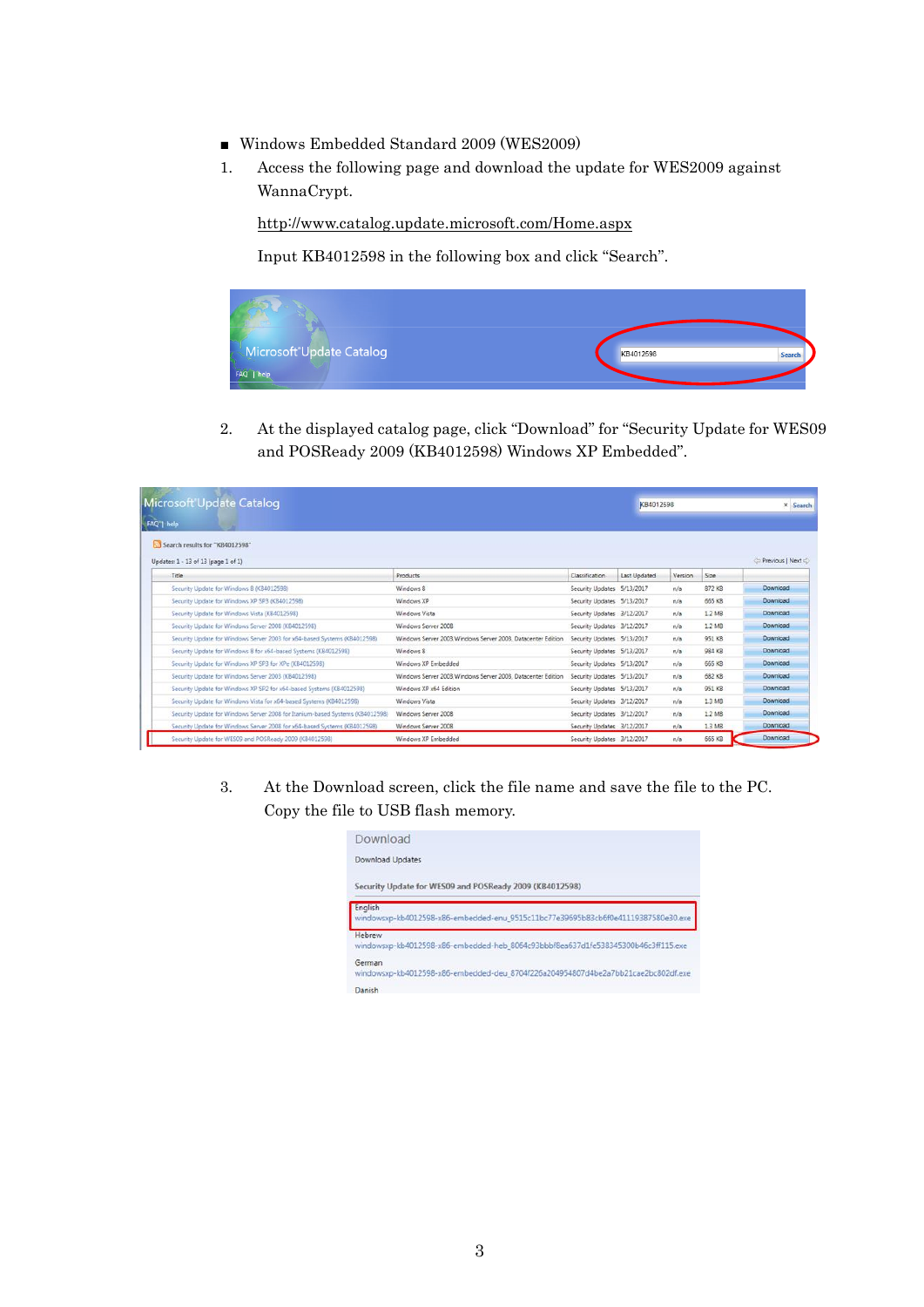- Windows Embedded Standard 7 (WES7) (64-bit)
- 1. Access the following page and download the update for WES7 against WannaCrypt.

<http://www.catalog.update.microsoft.com/Home.aspx>

Input KB4012212 in the following box and click "Search".



2. At the displayed catalog page, click "Download" for "March, 2017 Security Only Quality Update for Windows Embedded Standard 7 for x64-based Systems (KB4012212) Windows Embedded Standard 7".

| Microsoft Update Catalog<br>FAQ <sup>-</sup>   help                                                        |                                    |                            |                     | KB4012212 |         | <b>× Search</b> |  |
|------------------------------------------------------------------------------------------------------------|------------------------------------|----------------------------|---------------------|-----------|---------|-----------------|--|
| Search results for "KB4012212"                                                                             |                                    |                            |                     |           |         |                 |  |
| Updates: $1 - 6$ of 6 (page $1$ of $1$ )                                                                   |                                    |                            |                     |           |         | Previous   Next |  |
| Title                                                                                                      | Products                           | Classification             | <b>Last Updated</b> | Version   | Size    |                 |  |
| March, 2017 Security Only Quality Update for Windows 7 for x64-based Systems (KB4012212)                   | Windows <sub>7</sub>               | <b>Security Updates</b>    | 3/28/2017           | n/a       | 33.2 MB | Download        |  |
| March, 2017 Security Only Ouality Update for Windows 7 (KB4012212)                                         | Windows <sub>7</sub>               | <b>Security Updates</b>    | 3/28/2017           | n/a       | 18.8 MB | Download        |  |
| March, 2017 Security Only Quality Update for Windows Embedded Standard 7 (KB4012212)                       | Windows Embedded Standard 7        | Security Updates 3/28/2017 |                     | n/a       | 18.8 MB | <b>Download</b> |  |
| March, 2017 Security Only Quality Update for Windows Embedded Standard 7 for x64-based Systems (KB4012212) | <b>Windows Embedded Standard 7</b> | <b>Security Updates</b>    | 3/28/2017           | n/a       | 33.2 MB | Download        |  |
| March, 2017 Security Only Ouality Update for Windows Server 2008 R2 for x64-based Systems (KB4012212)      | Windows Server 2008 R2             | <b>Security Updates</b>    | 3/28/2017           | n/a       | 33.2 MB | Download        |  |
| March, 2017 Security Only Quality Update for Windows Server 2008 R2 for Itanium-based Systems (KB4012212)  | Windows Server 2008 R2             | <b>Security Updates</b>    | 3/28/2017           | n/a       | 34.5 MB | Download        |  |

3. At the Download screen, click the file name and save the file to the PC. Copy the file to USB flash memory.

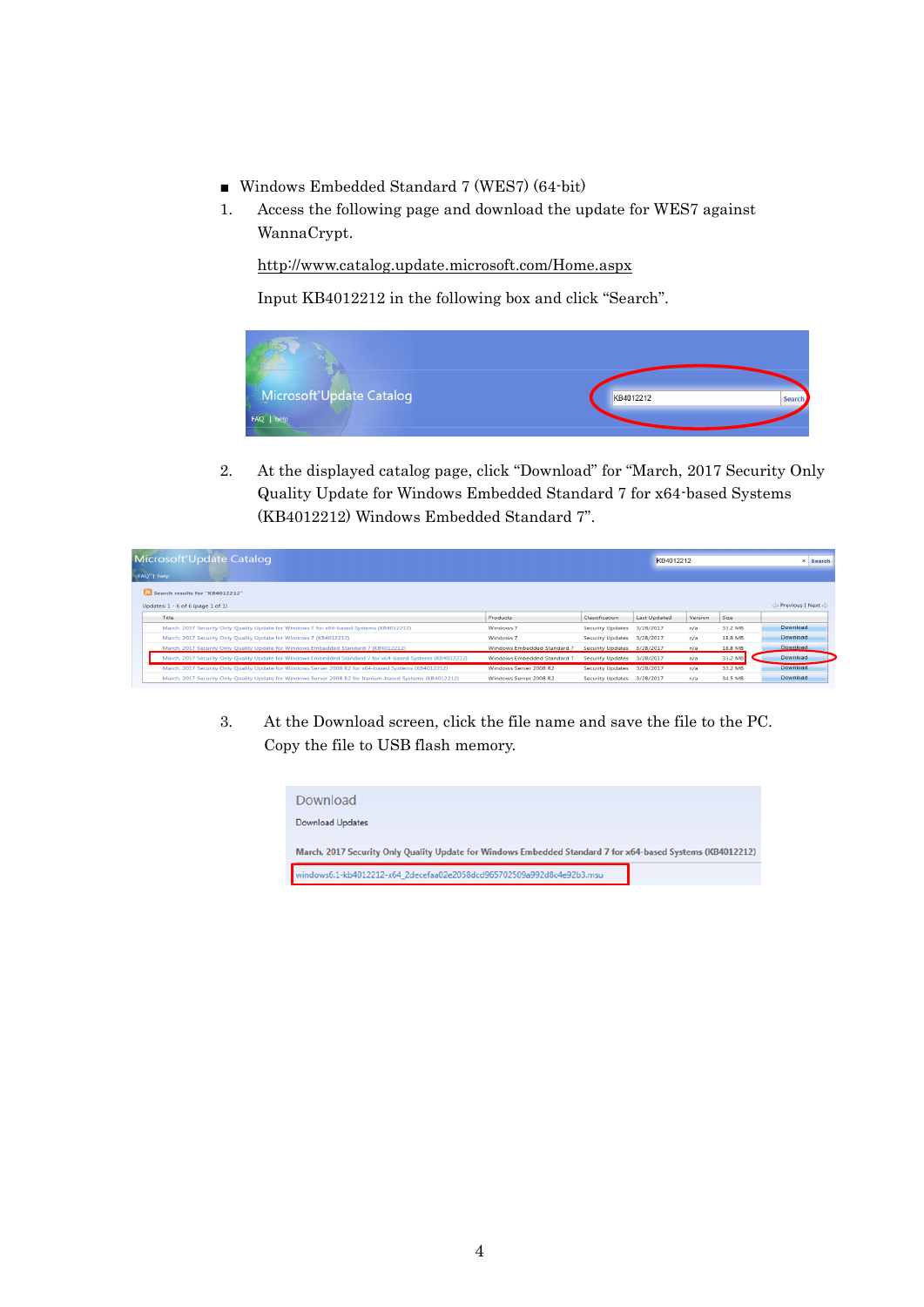#### <span id="page-4-0"></span>3.4 Preparing for Installation

- 1. Connect a mouse to the USB port of MP210xA/MP2100B/MP2110A. If the target is MP2110A, connect also an external monitor to it and turn the monitor on.
- 2. Connect the AC power cord to the power outlet and MP210xA/MP2100B/MP2110A's power inlet. MP210xA/MP2100B/MP2110A becomes ready and the stand by lamp illuminates orange.
- 3. Turn the MP210xA/MP2100B/MP2110A on. The power lamp illuminates green. The initial window appears after Windows boots up.
- 4. After 30 seconds, the application automatically launches. Quit the application before installing update program following instructions below.

Copy the update in the USB flash memory to the desktop of MP210xA/MP2100B/MP2110A.

#### ■ MP210xA/MP2100B

The Selector window appears. Close it by clicking "X" button at the top right. After 15 seconds, Main Application automatically launches. In that case, follow the instructions of MP2110A to close the application and close the Selector window again.

|                                                          | × |
|----------------------------------------------------------|---|
|                                                          |   |
| Main application is started automatically in 15 Seconds. |   |
| Main application                                         |   |
| Setup utility<br>$\overline{\mathbf{M}}$                 |   |
| l차<br>Exit                                               |   |
| Shut down<br>D.                                          |   |
|                                                          |   |

#### ■ MP2110A

The Application window appears. Click "Select Menu" and click "Exit". Then confirmation dialog box appears. Click "Yes" on it and the application window closes.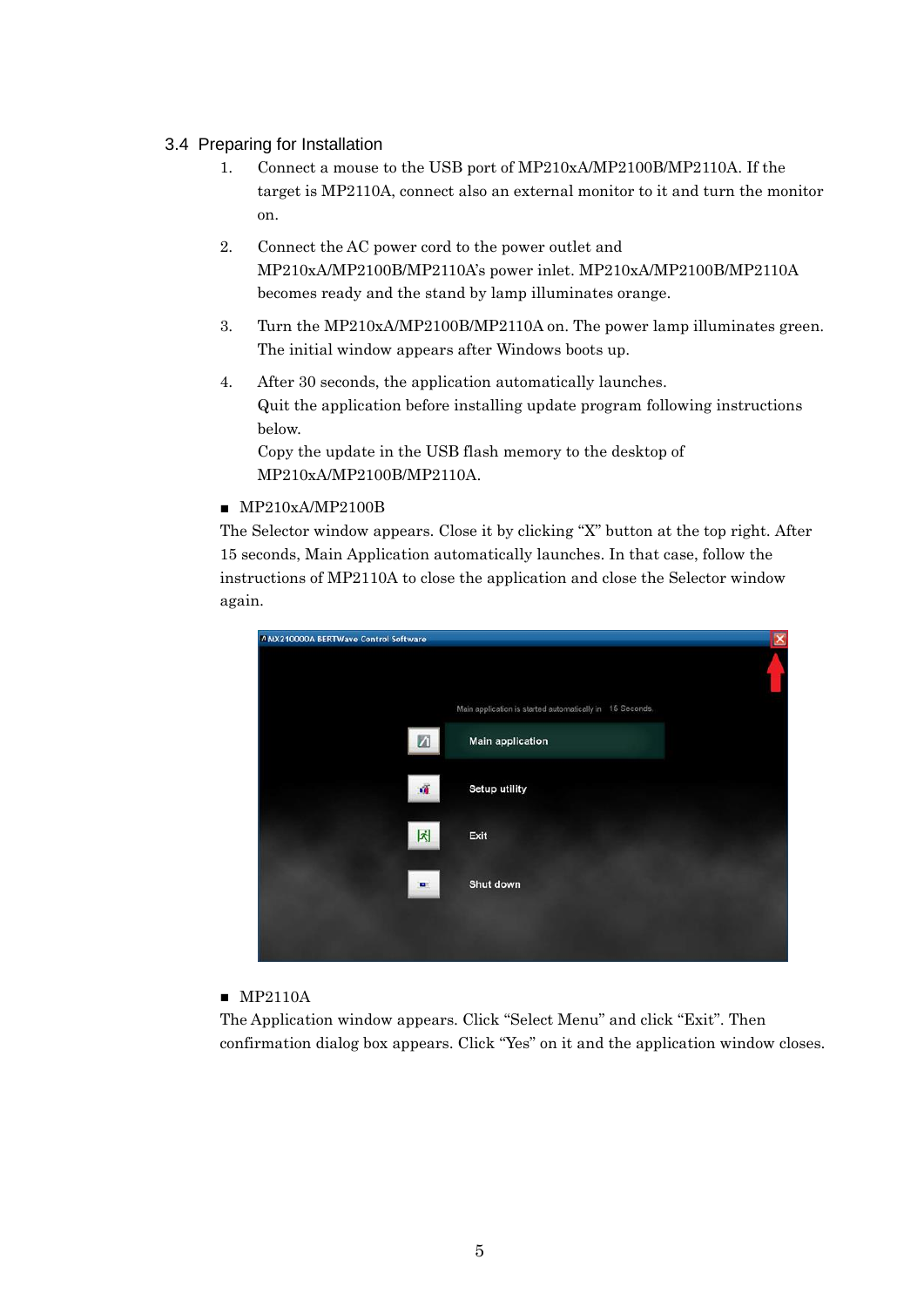| System Menu                                                                                       | <b>Ch Tracking</b><br>off<br>on                                      | All BER Results<br>All Measurements<br>open<br>гэ<br>о | <b>All Outputs</b><br>Remote<br>Measure Output<br>off<br>on                        | <b>/inritsu</b><br>05/31/2017<br>08:47:30<br>05.00.50                                                                                                                                                                                                                                                                                                                                                                                                                           |
|---------------------------------------------------------------------------------------------------|----------------------------------------------------------------------|--------------------------------------------------------|------------------------------------------------------------------------------------|---------------------------------------------------------------------------------------------------------------------------------------------------------------------------------------------------------------------------------------------------------------------------------------------------------------------------------------------------------------------------------------------------------------------------------------------------------------------------------|
| Open<br>Save<br><b>Screen Copy</b><br>Initialize                                                  | Setup/Result<br>Reference CLK -                                      |                                                        | <b>X</b> PPG/EDCh 2<br>OFF<br>PPG Data/XData<br><b>Bit Rate</b>                    | PPG/ED<br>Setup/Result<br>Ch <sub>1</sub>                                                                                                                                                                                                                                                                                                                                                                                                                                       |
| 250 kbit/s 0                                                                                      | ppm                                                                  | Internal                                               | Variable<br>25781250 kbit/s 0<br>$(24.3 - 28.2G)$<br><b>PPG Amplitude</b>          | <b>PPG/ED</b><br>ppm<br>Ch <sub>2</sub>                                                                                                                                                                                                                                                                                                                                                                                                                                         |
| Local/Panel<br><b>Panel Lock</b><br>Unlock<br>$\mathbf 0$<br><b>Before Use</b><br><b>Minimize</b> | $dB$ 0.40 Vp-p                                                       |                                                        | $0.40 \, Vp \cdot p$<br>Ext ATT 0<br><b>ED Input Condition</b><br><b>Threshold</b> | $dB$ 0.40<br>$Vp-p$<br><b>PPG/ED</b><br>Ch <sub>3</sub>                                                                                                                                                                                                                                                                                                                                                                                                                         |
| $\mathbf 0$<br>Remote<br><b>Dock/Undock</b><br>Control                                            | $dB$ 0<br>mV<br>Output -                                             |                                                        | Electrical<br>Ext ATT 0<br>Single-Ended Data<br><b>Test Pattern</b>                | $dB$ 0<br><b>PPG/ED</b><br>mV<br>Ch <sub>4</sub>                                                                                                                                                                                                                                                                                                                                                                                                                                |
| System<br>Exit<br>$\overline{\mathbf{s}}$<br>Information<br>PRBS 2^9-1<br>POS<br>ED.              | <b>Sync Out</b><br>ON<br>Clk Out<br><b>Tracking</b>                  | PPG1_1/8Clk<br>Ch1/2<br>1/4 Clock                      | PRBS 2^9.1<br>POS<br>PPG<br>PRBS 2^9-1<br>POS<br>Tracking<br>ED.                   | ON                                                                                                                                                                                                                                                                                                                                                                                                                                                                              |
| ED Result "All"<br><b>Start Time</b>                                                              | <b>Error Addition</b><br>-----                                       | <b>Insert Error</b><br>$20$ bit<br>磭                   | ED Result "All"<br><b>Start Time</b>                                               | $\frac{1}{2} \left( \frac{1}{2} \right) \left( \frac{1}{2} \right) \left( \frac{1}{2} \right) \left( \frac{1}{2} \right) \left( \frac{1}{2} \right) \left( \frac{1}{2} \right) \left( \frac{1}{2} \right) \left( \frac{1}{2} \right) \left( \frac{1}{2} \right) \left( \frac{1}{2} \right) \left( \frac{1}{2} \right) \left( \frac{1}{2} \right) \left( \frac{1}{2} \right) \left( \frac{1}{2} \right) \left( \frac{1}{2} \right) \left( \frac{1}{2} \right) \left( \frac$<br>歰 |
| ER<br>$E-15$<br>$E-12$<br>E-9<br>EC<br>-----                                                      | Gating<br>$E-3$<br>E-0<br>E-6<br><b>Gating Cycle</b><br>Start / Stop | Repeat                                                 | ER<br>$E-15$<br>$E-12$<br>E-9<br>E-6<br><b>EC</b><br>-----                         | Scope<br>$E-3$<br>E-0<br>Start / Stop                                                                                                                                                                                                                                                                                                                                                                                                                                           |
| cc<br>$1 - 1 - 1 = 1$<br>FREQ(kHz)                                                                | History<br><b>Reset</b><br>Current<br><b>SYNC Loss</b>               | I٥<br>$M$ 1<br>10<br>Day 0<br>H<br>$\mathbf{s}$<br>ON  | cc<br>-----<br>FREG(kHz)<br>-----<br><b>SYNC Loss</b>                              | History<br>Reset                                                                                                                                                                                                                                                                                                                                                                                                                                                                |
| Error<br>0%                                                                                       |                                                                      |                                                        | Error<br>0%                                                                        |                                                                                                                                                                                                                                                                                                                                                                                                                                                                                 |

## <span id="page-5-0"></span>3.5 Installing Update in MP210xA/MP2100B/MP2110A

Quit all applications installed in the MP210xA/MP2100B/MP2110A by the customer.

- 1. Copy the update downloaded as described section [3.3](#page-1-2) "[Obtaining Update](#page-1-2)" to USB flash memory and then plug this memory into the MP210xA/MP2100B/MP2110A USB port.
- 2. Double-click "My Computer" on the desktop.
- 3. Copy the file to the desktop of MP210xA/MP2100B/MP2110A. After copying, unmount the USB flash memory from the desktop.

#### *Note:*

# Unmount the USB flash memory by clicking the USB Eject icon on the taskbar at the bottom right of the screen and then remove the USB flash memory from the USB port.

4. Install the update.

Double-click the copied file. The update program will launch. Follow the displayed instructions to continue installation.

5. After installation completes, restart Windows. If the installer does not appear, restart Windows from the Start menu.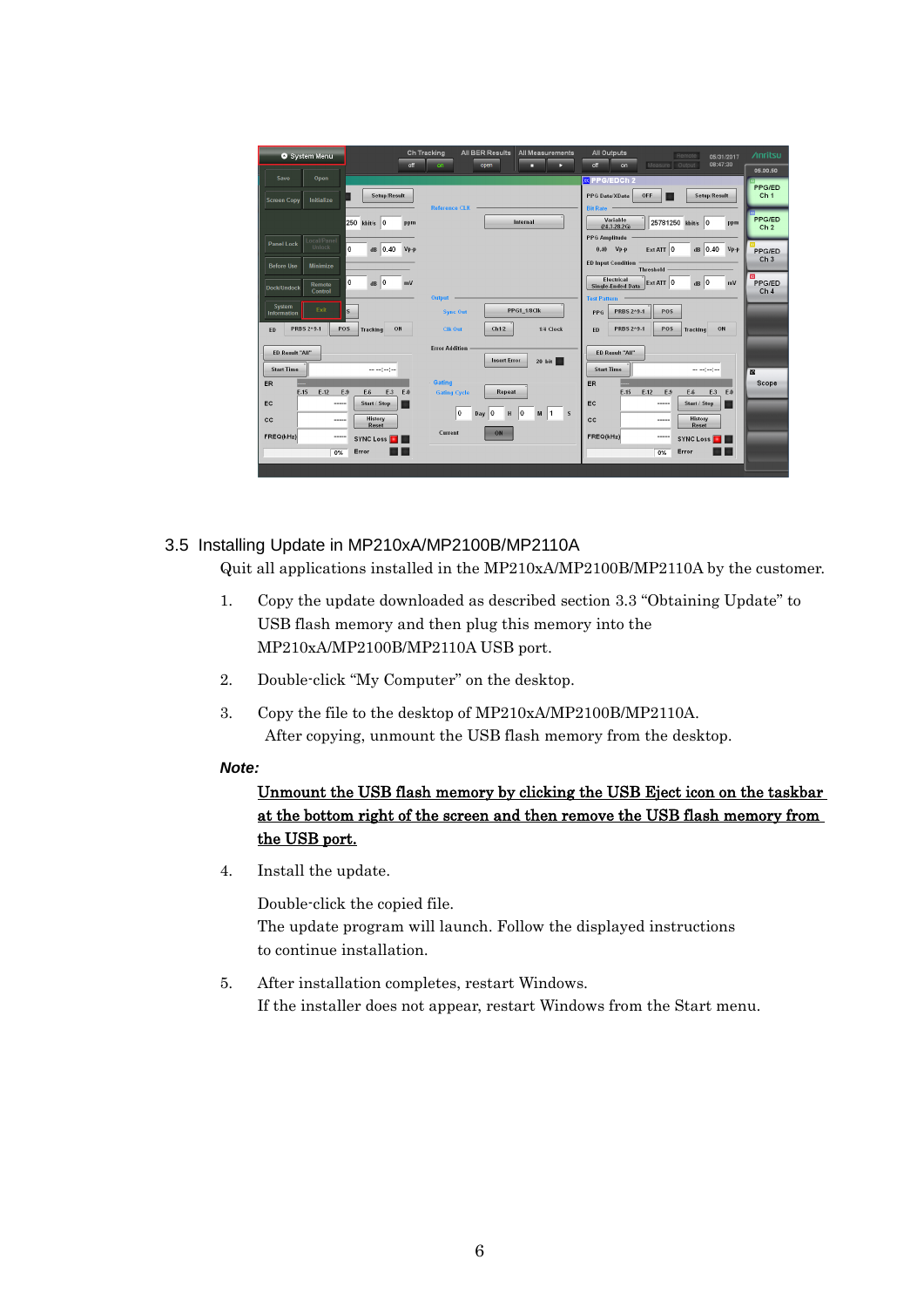## <span id="page-6-0"></span>3.6 Confirming Update after Installation

■ MP210xA/MP2100B

Confirm the installation of the update.

- 1. Quit all applications following [3.4](#page-4-0) "Preparing [for Installation](#page-4-0)".
- 2. Click Windows "Start" and select "Control Panel".
- 3. Select "Add or Remove Programs".
- 4. Check "Show Updates" at the top and confirm the presence of "Security Update for Windows XP (KB4012598)" as following.

|                     | & Add or Remove Programs                                     |                                  | $ \Box$ $\times$         |
|---------------------|--------------------------------------------------------------|----------------------------------|--------------------------|
| 尉                   | Currently installed programs and updates:                    | Sort by: Name<br>La Show updates | $\checkmark$             |
| Change or<br>Remove | i5 NET Framework WCS                                         |                                  | Installed On 1/25/2010 ^ |
| Programs            | IS NET Framework WPF 3 x86                                   |                                  | Installed On 1/25/2010   |
| -65                 | IS NET Framework WPF 2 x86                                   |                                  | Installed On 1/25/2010   |
| Add New             | <b>IS NET Framework XPS</b>                                  |                                  | Installed On 1/25/2010   |
| Programs            | in NET Framework WCF                                         |                                  | Installed On 1/25/2010   |
| ╔┻                  | in NET Framework WPF 3                                       |                                  | Installed On 1/25/2010   |
| Add/Remove          | ill Microsoft .NET Framework 3.5                             | Size                             | 25.03MB                  |
| Windows             | Microsoft Visual C++ 2005 Redistributable                    | Size                             | 5.21MB                   |
| Components          | iy Microsoft Visual C++ 2008 Redistributable - x86 9.0.21022 | Size                             | 6.68MB                   |
|                     | PCI GW-US54GXS 54Mbps WLAN USB Adapter                       | Size                             | 5.83MB                   |
|                     | 19 Quartus II 9.1 Programmer and SignalTap II                | Size                             | 823.00MB                 |
|                     | Rational Purify                                              | Size                             | 78.88MB                  |
|                     | IS REALTEK GbE & FE Ethernet PCI-E NIC Driver                | Size                             | 0.79MB                   |
|                     | <b>XX</b> Realtek High Definition Audio Driver               | Size                             | 48.32MB                  |
|                     | Ruby-186-26                                                  | Size                             | 144.00MB                 |
|                     | $\blacktriangleright$ Tera Term 4.64                         | Size                             | 5.50MB                   |
|                     | i <sup>g</sup> UltraVnc                                      | Size                             | 5.10MB                   |
|                     | <b>**</b> Windows XP - Software Updates                      |                                  |                          |
|                     | <b>**</b> Windows Imaging Component                          |                                  | Installed On 1/25/2010   |
|                     | Security Update for Windows XP (KB4012598)                   |                                  | Installed On 5/19/2017   |
|                     | WinPcap 4.1.1                                                | Size                             | 0.23MB                   |
|                     | Wireshark 1.2.7                                              | Size                             | 76.84MB                  |

#### 5. Delete the update file.

When the installation is confirmed, the copied file is not needed. Delete it from the desktop.

## ■ MP2110A

Confirm the installation of the update.

- 1. Quit all applications following [3.4](#page-4-0) "Preparing [for Installation](#page-4-0)".
- 2. Click Start on the Windows task bar and select "Control Panel".
- 3. Select "View installed updates" in the displayed items when selecting "Programs".
- 4. Confirm the presence of KB4012212 as following.